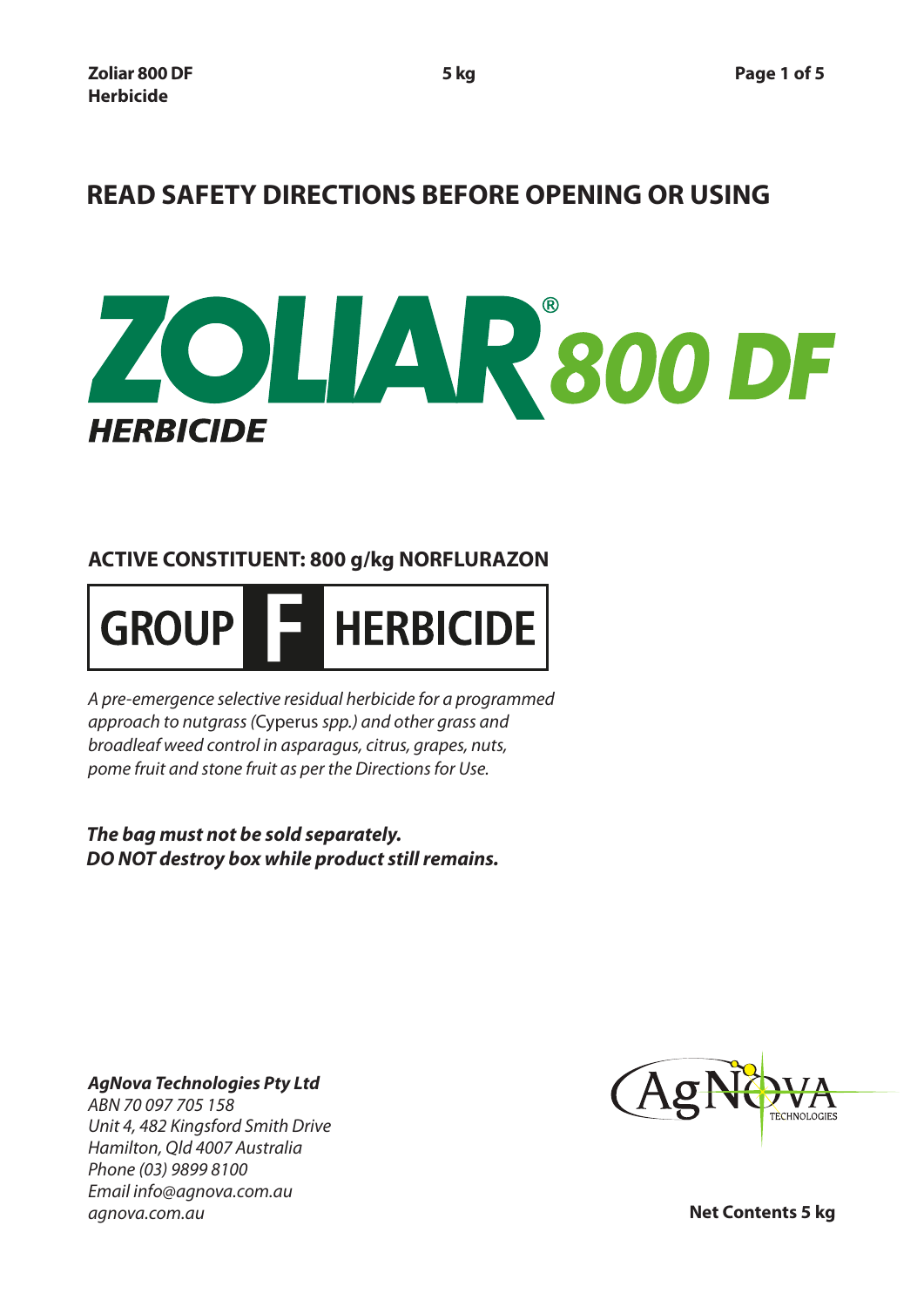#### **DIRECTIONS FOR USE**

#### **Restraints:**

DO NOT rotate to alternate crops in fields treated with ZOLIAR® 800 DF.

DO NOT incorporate in a manner which would place untreated soil on top of treated soil. DO NOT apply to nursery stock.

DO NOT use more than 5.0 kg/ha of ZOLIAR 800 DF in any one year.

DO NOT apply to trees or vines unless they have been established in the orchard or vineyard for 18 months.

| Crop                                                                                                                                                                                                                                                                     | Weed                                                                                                                                                                                                                                                                                                                                                                                                                                                                                                                                                                                                                                                                                                                                                                                                                                                                                                                            | <b>State</b>      | Rate/ha | <b>WHP</b> | <b>Critical Comments</b>                                                                                                                                                                                                                                                                                                                                                                                                                                                                                                                                                                                                                                                                                                                                                                                                                                                         |
|--------------------------------------------------------------------------------------------------------------------------------------------------------------------------------------------------------------------------------------------------------------------------|---------------------------------------------------------------------------------------------------------------------------------------------------------------------------------------------------------------------------------------------------------------------------------------------------------------------------------------------------------------------------------------------------------------------------------------------------------------------------------------------------------------------------------------------------------------------------------------------------------------------------------------------------------------------------------------------------------------------------------------------------------------------------------------------------------------------------------------------------------------------------------------------------------------------------------|-------------------|---------|------------|----------------------------------------------------------------------------------------------------------------------------------------------------------------------------------------------------------------------------------------------------------------------------------------------------------------------------------------------------------------------------------------------------------------------------------------------------------------------------------------------------------------------------------------------------------------------------------------------------------------------------------------------------------------------------------------------------------------------------------------------------------------------------------------------------------------------------------------------------------------------------------|
| Asparagus                                                                                                                                                                                                                                                                | Johnson Grass, Nutgrass                                                                                                                                                                                                                                                                                                                                                                                                                                                                                                                                                                                                                                                                                                                                                                                                                                                                                                         | Qld               | 2.5 kg  | 14 days    | Apply using a boom spray to bare<br>ground prior to weed emergence.                                                                                                                                                                                                                                                                                                                                                                                                                                                                                                                                                                                                                                                                                                                                                                                                              |
| <b>Citrus</b><br>Grapefruit,<br>Lemons,<br>Mandarins,<br>Oranges<br>(Navel and<br>Valencia)<br><b>Grapes</b><br><b>Nuts</b><br>Almonds only<br><b>Pome Fruit</b><br>Apples,<br>Pears<br><b>Stone Fruit</b><br>Apricots,<br>Cherries,<br>Nectarines,<br>Peaches,<br>Plums | Annual Ryegrass, Barley<br>Grass, Blackberry Nightshade,<br>Brachiaria (Green Summer<br>Grass), Caltrop, Capeweed,<br>Chickweed, Common<br>Sowthistle (Milk Thistle),<br>Dandelion seedlings, Curled<br>Dock seedlings, False Caper<br>seedlings, Fat-Hen <sup>+</sup> , Indian<br>Hedge Mustard, Innocent<br>Weed (Spiny Burgrass), Medic,<br>Hedge Mustards,<br>Paspalum, Plantain seedlings,<br>Pigweed (Portulaca), Prairie<br>Grass, Prickly Lettuce, Great<br>Brome (Ripgut Brome),<br>Salvation Jane, Scarlet<br>Pimpernel, Shepherd's Purse,<br>Silver Grass, Skeleton Weed<br>seedlings, Sorrel seedlings,<br>Soursob <sup>+</sup> , Stinkgrass, Stinking<br>Roger, Subterranean Clover,<br>Summer Grass (Crabgrass),<br>Three-cornered Jack<br>(Doublegee, Spiny Emex),<br>Variegated Thistle, Wild Oats,<br>Wild Radish, Wild Turnip,<br>Winter Grass, Wireweed,<br>Witch Grass, Yellow Weed,<br>Yorkshire Fog Grass | <b>All States</b> |         |            | Apply as a directed spray in 300 to<br>500 L water/hectare. Avoid contact<br>with foliage or fruit. An application<br>in early autumn will give winter<br>weed control or in early to mid-<br>spring will give full summer weed<br>control.<br>Note:<br>For asparagus only:<br>Allow newly planted fields (direct<br>seeded, seedlings, or crowns) to<br>become established for one year<br>before application of ZOLIAR<br>800 DF. DO NOT apply within 14<br>days of harvest and before fern<br>emerges. DO NOT spray on young<br>ferns. DO NOT apply more than 2<br>applications per year. ZOLIAR 800<br>DF should not be applied if crop<br>rotation is expected within 24<br>months.<br>For grapes only:<br>Not recommended for grapes<br>grown in sand or loamy sand soils<br>with less than 1% organic matter<br>and pH greater than 7.5 as veinal<br>chlorosis may occur. |
|                                                                                                                                                                                                                                                                          | Couch Grass <sup>+</sup> , Dandelion,<br>Curled Dock, False Caper,<br>Johnson Grass <sup>+</sup> , Skeleton<br>Weed, Sorrel, Soursob                                                                                                                                                                                                                                                                                                                                                                                                                                                                                                                                                                                                                                                                                                                                                                                            |                   | 5.0 kg  |            | For almonds and cherries only:<br>DO NOT use on coarse textured soil<br>such as sand, loamy sand, gravelly<br>sand and fine sand as veinal                                                                                                                                                                                                                                                                                                                                                                                                                                                                                                                                                                                                                                                                                                                                       |
|                                                                                                                                                                                                                                                                          |                                                                                                                                                                                                                                                                                                                                                                                                                                                                                                                                                                                                                                                                                                                                                                                                                                                                                                                                 |                   |         |            | chlorosis may occur.                                                                                                                                                                                                                                                                                                                                                                                                                                                                                                                                                                                                                                                                                                                                                                                                                                                             |

+Suppression Only

### **NOT TO BE USED FOR ANY PURPOSE, OR IN ANY MANNER, CONTRARY TO THIS LABEL UNLESS AUTHORISED UNDER APPROPRIATE LEGISLATION.**

#### **WITHHOLDING PERIODS:**

**Asparagus: DO NOT HARVEST FOR 14 DAYS AFTER APPLICATION. Other Crops: NOT REQUIRED WHEN USED AS DIRECTED.**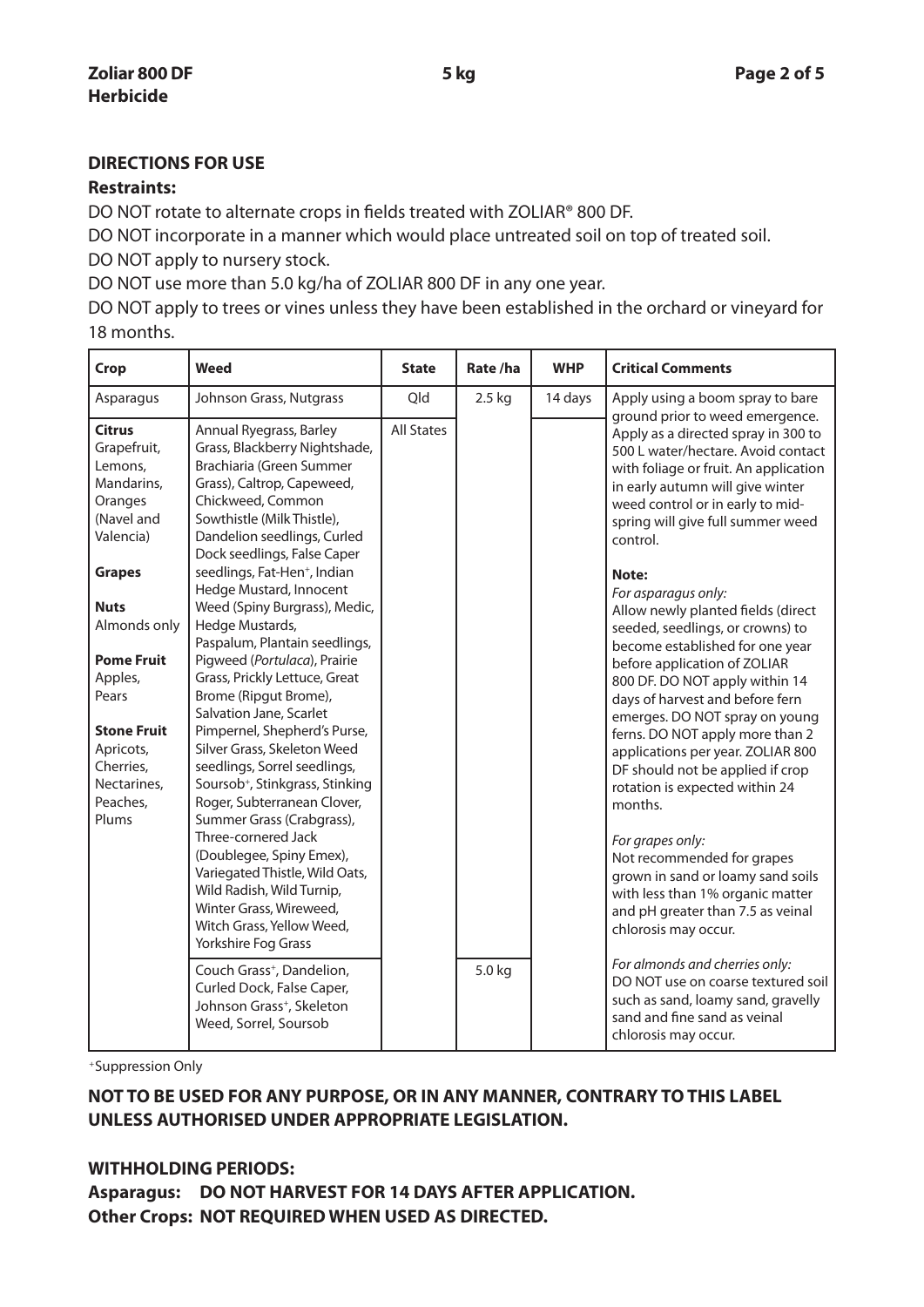#### **GENERAL INSTRUCTIONS**

**Asparagus:** To avoid crop damage it is advisable to only treat a small number of plants to ascertain their reaction before treating the whole crop.

**Citrus, grapes, apples, pears, stone fruit and almond orchards:** ZOLIAR 800 DF is a surface applied residual pre-emergence herbicide. Residual weed control can be expected for up to 6 months, dependent on rate applied and soil conditions. The 2.5 kg/ha rate is most effective on coarse or light loamy soils when harder to control weeds are not important. Extended period of weed control can be achieved by using rates higher than 2.5 kg. The period of control will then be determined by soil type, irrigation/rainfall patterns, time of treatment and other soil and management factors.

#### **Rainfall or irrigation within 2 or 3 weeks after application is necessary for activation.**

Areas to be treated should be free of weeds and excessive mulch. Where weeds are already growing in the area to be treated, an appropriate "knockdown herbicide" must be applied either before or, if compatible, combined as a tank mix with this product. This product should be applied strategically at mid-spring for full summer weed control, and early autumn when winter control is required. Where strip treatment is applied, the recommended rate per hectare must relate only to the area of the treated strip. If residual or "knockdown herbicides" are added, consider all label recommendations and adhere to the crop recommendations and directions that are most restrictive.

#### **Mixing**

Fill the spray or mixing tank to 2/3 full and start agitation. Add required amount of ZOLIAR 800 DF to tank whilst maintaining continuous agitation. Add additional compatible products (if required), then balance of water until tank is full. Maintain agitation throughout mixing, standing and spraying operations.

If tank mixing, products should be added in the following order, after ZOLIAR 800 DF:

- 1. Wettable powders and water dispersible granules
- 2. Flowable liquids
- 3. Emulsifiable concentrates
- 4. Surfactants

#### **Application**

**Citrus, grapes, apples, pears, stone fruit and almond orchards:** Apply ZOLIAR 800 DF as a directed spray, avoiding contact with foliage or fruit using a fixed boom sprayer. Apply 300 to 500 L of spray/ha, have good tank agitation, use 50 mesh nozzle strainers. Shut off spray booms when starting, stopping or slowing down to avoid overdosing. Wash out equipment thoroughly with water after use.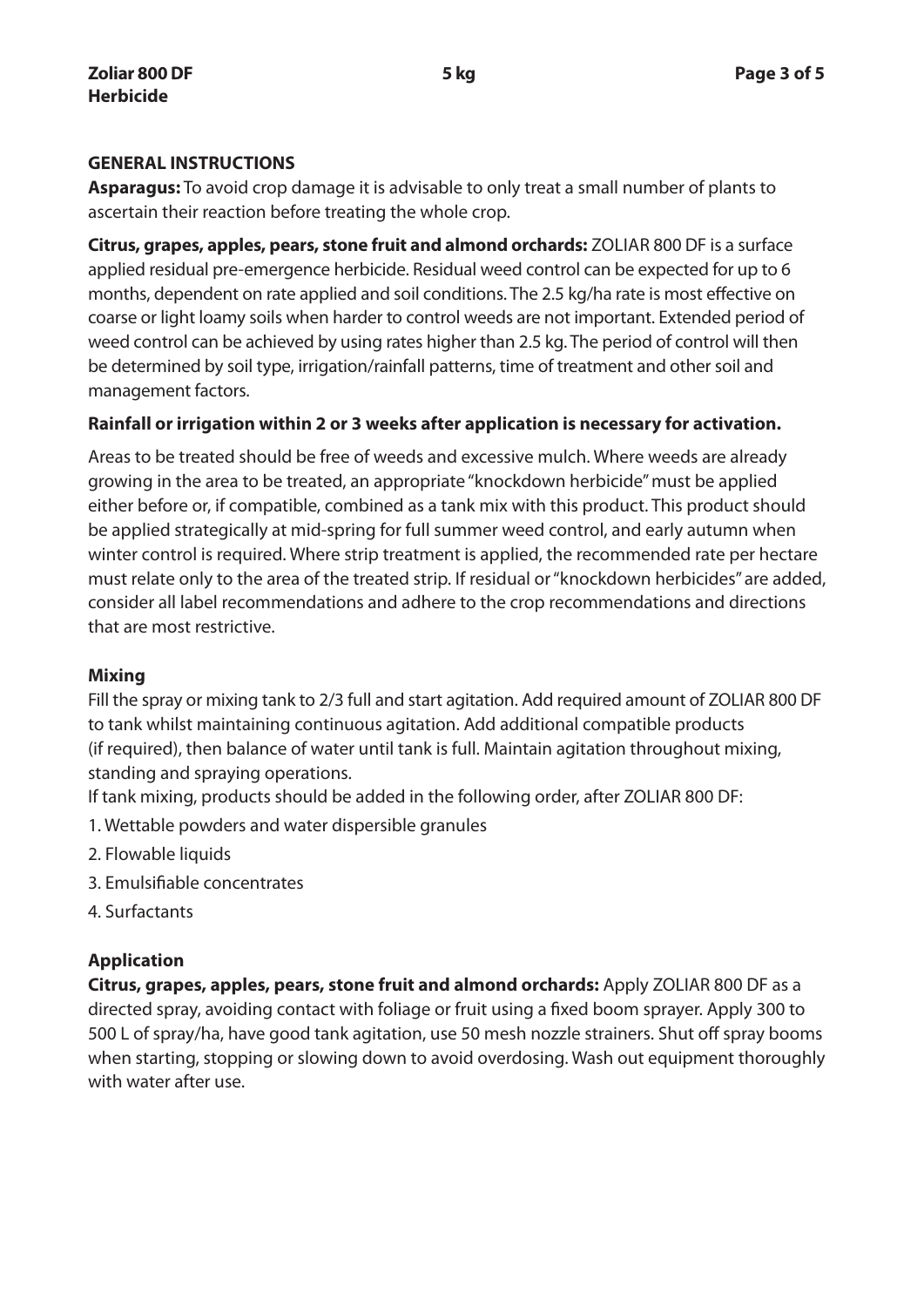#### **RESISTANT WEEDS WARNING**

## **GROUP E HERBICIDE**

ZOLIAR 800 DF is a member of the pyridazinone group of herbicides. ZOLIAR 800 DF has the inhibitor of carotenoid biosynthesis mode of action. For weed resistance management ZOLIAR 800 DF is a Group F herbicide. Some naturally-occurring weed biotypes resistant to ZOLIAR 800 DF and other inhibitors of carotenoid biosynthesis herbicides may exist through normal genetic variability in any weed population. The resistant individuals can eventually dominate the weed population if these herbicides are used repeatedly. These resistant weeds will not be controlled by ZOLIAR 800 DF or other Group F herbicides. Since the occurrence of resistant weeds is difficult to detect prior to use, AgNova Technologies Pty Ltd accepts no liability for any losses that may result from the failure of ZOLIAR 800 DF to control resistant weeds.

#### **COMPATIBILITY**

ZOLIAR 800 DF is compatible with most "knockdown" and residual herbicides in situations where appropriate recommendations exist for such herbicides in the crop concerned. Tank mixtures with residual herbicides are primarily made to improve control of particular weed species. Observe mixing instructions.

#### **PROTECTION OF LIVESTOCK**

DO NOT graze livestock on treated areas.

#### **PROTECTION OF CROPS, NATIVE AND OTHER NON-TARGET PLANTS**

DO NOT apply under weather conditions, or from spraying equipment, that may cause spray to drift onto nearby susceptible plants/crops, cropping lands or pastures.

DO NOT drain or flush equipment or spray near desirable trees or other plants or where their roots may extend; or in locations where the product may be washed or moved into such situations.

DO NOT apply while fruit or nuts are on the ground at harvest.

#### **PROTECTION OF WILDLIFE, FISH, CRUSTACEANS AND ENVIRONMENT**

DO NOT contaminate streams, rivers or waterways with ZOLIAR 800 DF or used container. Avoid rapid flood irrigation which may erode treated soil from the field.

#### **STORAGE AND DISPOSAL**

Keep out of reach of children. Store in the closed, original container in a cool, well-ventilated area. DO NOT store for prolonged periods in direct sunlight. Single-rinse or shake remainder into spray tank. DO NOT dispose of undiluted chemicals on site. Puncture and deliver empty packaging to an approved waste management facility. If an approved waste management facility is not available, bury the empty packaging 500 mm below the surface in a disposal pit specifically marked and set up for this purpose, clear of waterways, desirable vegetation and tree roots, in compliance with relevant local, state or territory government regulations. DO NOT burn empty containers or product.

#### **SAFETY DIRECTIONS**

Avoid contact with skin and eyes. DO NOT inhale dust or spray mist. After use and before eating, drinking or smoking, wash hands, arms and face thoroughly with soap and water.